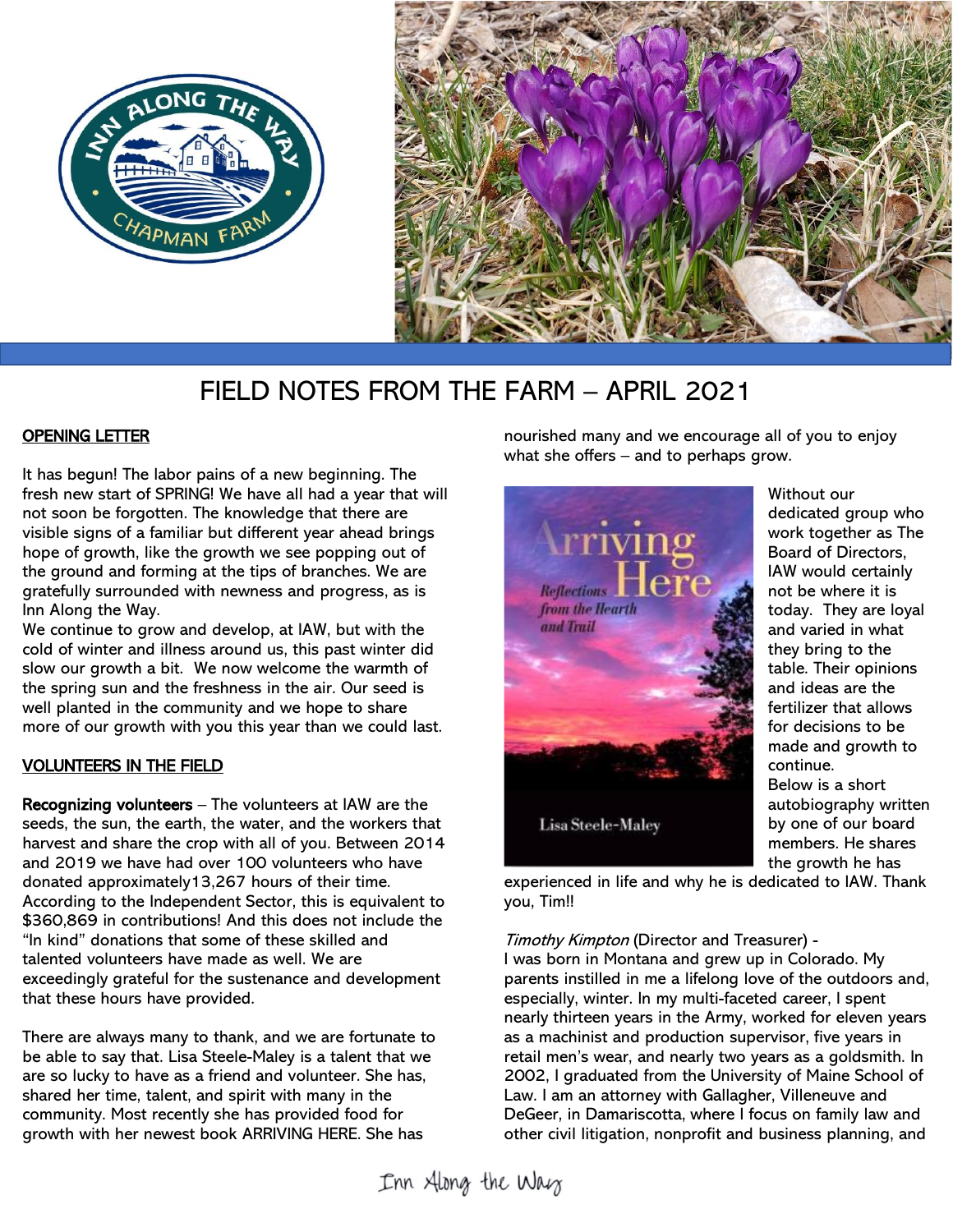estate planning and preservation. I now live in Portland, where I look forward to enjoying the city, spending time with grandchildren, hiking, bicycle riding, and playing in the snow.

I was put in contact with a fledgling Inn Along the Way in 2013, to assist the organization with obtaining its taxexempt status under Section 501(c)(3) of the Internal Revenue Code. I was immediately struck by the simplicity, and the goodness, of the mission that is Inn Along the Way. It resonated with many of the ideas I had been developing about how I want to grow old, as part of a community that is more like an extended family, young and old, nurturing each other.

When Chapman Farm became a possible home for Inn Along the Way, the Board met to walk the land. THIS was the property I had envisioned in my mind's eye – from the farmhouse to the pond to the fields to the barn. This was a space where caregivers could get respite, where wisdom and care could pass between generations, and where a community could be created as part of a larger community, as part of a still larger community. This is still what I see, for Chapman Farm and Inn Along the Way.

#### WHERE THE SEED IS PLANTED

A seed from the past  $-$  Spring is a time of beautiful surprises and the recognition that life continues –even when we try to change or improve it.

#### By John Gallagher

In the late 1940's horses were being replaced by the iron horse, but a love of these large farm partners always remained in David Chapman's blood. When his younger daughter, Mary, was old enough to learn horseback riding she was required to take lessons, learning how to ride, care for and properly dismount and in an emergency, get off her horse.

Once these skills were mastered a large pony named Starlight took up residence in the barn. A few months later Starlight gave birth to Twinkles. Now back to a twohorse farm.

Seeds of today – Seeds come in many forms, shapes, and sizes. With any luck they are planted in the spring and are then watched as their different shapes produce different results. Some seeds will never sprout, and some will take over the entire garden!

As I write this newsletter and as planting season approaches there are three different seedlings that are forming tiny roots at IAW – we are grateful for each one!

1) A Discussion Group Committee has been meeting, via Zoom, for the past few months, to fertilize ideas and topics for discussions that might be important to the community that IAW will harvest. More information

will follow as these roots take hold. Many thanks to the volunteers that form this Committee.

- 2) The Garden Committee is starting to think about tilling the earth and digging the holes in our very own garden spot! The seeds are purchased, and the plans have been drawn. The warming of the soil will bring our team of volunteers to poke the holes and plant the seeds.
- 3) For years IAW has been able to watch the seed of song be planted, take root, and be harvested by the soul. A fabulous group of Damariscotta performers, musicians, songwriters, and friends will be planting that seed again on April 11th at 7pm on LCTV. Our thanks go to John Schindler, Kat Logan, Jud Caswell, Jamie Peghiny, Charles Bernier, the 32 North Band, Julie Anne Lovely Thompson, Stan Davis, Scott Woodruff, Sylvia Tavares & Finntown Road, and our MC, John Couch. Please join the group and receive a



little "Miracle Grow" for your spirit.

#### **SPROUTINGS** AND GROWTH

Building progress & news –There have been small signs of new life and change even during the cooler months of spring. In Zoom meetings with Mid-Coast Solar,

Revision Energy, Uprising Solar, Electric Sunshine, and volunteers, we gathered an abundance of information about solar energy, it's uses at IAW as well as costs associated with it. More information to follow.

Damariscotta Historical Society and IAW are excited as they work together finding the perfect location for DHS' historical displays in the barn at Chapman Farm. DHS will rotate displays of local history, host functions and offer volunteer time in our barn as the days warm up. Our hope is that their continued enthusiasm and interest in this project will be sources of nourishment and growth for us both!

With the help of Nikolas Cole (a local web designer) the Communication Committee is working to update our website. Please go to innalongtheway.org and watch as changes are being made. Many thanks to Nik for his

Inn Along the Way